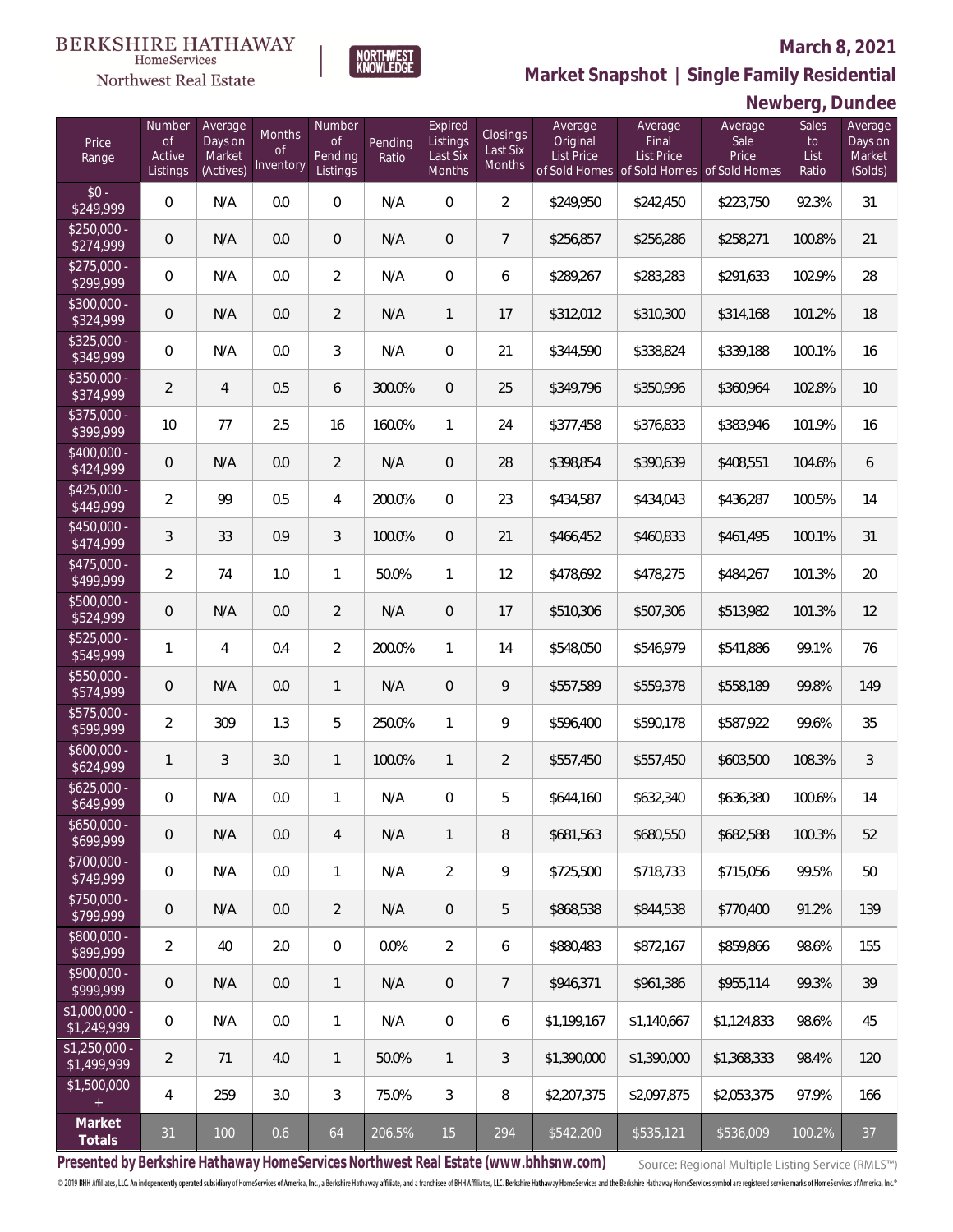## **March 8, 2021**



**NORTHWEST**<br>KNOWLEDGE

Northwest Real Estate

**Market Snapshot | Single Family Residential**

### **McMinnville**

| Price<br>Range                   | Number<br><b>of</b><br>Active<br>Listings | Average<br>Days on<br>Market<br>(Actives) | <b>Months</b><br>Οf<br>Inventory | Number<br><b>of</b><br>Pending<br>Listings | Pending<br>Ratio | Expired<br>Listings<br>Last Six<br>Months | <b>Closings</b><br>Last Six<br>Months | Average<br>Original<br>List Price | Average<br>Final<br><b>List Price</b><br>of Sold Homes of Sold Homes of Sold Homes | Average<br>Sale<br>Price | Sales<br>to<br>List<br>Ratio | Average<br>Days on<br>Market<br>(Solds) |
|----------------------------------|-------------------------------------------|-------------------------------------------|----------------------------------|--------------------------------------------|------------------|-------------------------------------------|---------------------------------------|-----------------------------------|------------------------------------------------------------------------------------|--------------------------|------------------------------|-----------------------------------------|
| $$0 -$<br>\$224,999              | $\overline{0}$                            | N/A                                       | 0.0                              | 1                                          | N/A              | $\Omega$                                  | $\overline{2}$                        | \$239,950                         | \$225,450                                                                          | \$217,500                | 96.5%                        | 42                                      |
| $\sqrt{$225,000}$ -<br>\$249,999 | 0                                         | N/A                                       | N/A                              | $\overline{0}$                             | N/A              | $\overline{0}$                            | $\overline{0}$                        | N/A                               | N/A                                                                                | N/A                      | N/A                          | N/A                                     |
| $$250,000 -$<br>\$274,999        | 1                                         | 5                                         | 1.5                              | $\mathbf{1}$                               | 100.0%           | $\overline{0}$                            | $\overline{4}$                        | \$259,950                         | \$259,950                                                                          | \$262,225                | 100.9%                       | 20                                      |
| $$275,000 -$<br>\$299,999        | 1                                         | $\overline{4}$                            | 0.4                              | $\overline{2}$                             | 200.0%           | $\mathbf{1}$                              | 14                                    | \$286,192                         | \$286,256                                                                          | \$287,496                | 100.4%                       | 8                                       |
| $$300,000 -$<br>\$324,999        | $\overline{0}$                            | N/A                                       | 0.0                              | 5                                          | N/A              | $\Omega$                                  | 15                                    | \$311,280                         | \$310,613                                                                          | \$312,407                | 100.6%                       | 15                                      |
| $$325,000 -$<br>\$349,999        | 1                                         | 167                                       | 0.2                              | 8                                          | 800.0%           | $\overline{2}$                            | 27                                    | \$335,722                         | \$335,474                                                                          | \$339,796                | 101.3%                       | 15                                      |
| $$350,000 -$<br>\$374,999        | 1                                         | 31                                        | 0.2                              | 6                                          | 600.0%           | $\mathbf{1}$                              | 35                                    | \$353,747                         | \$355,579                                                                          | \$361,304                | 101.6%                       | 18                                      |
| $$375,000 -$<br>\$399,999        | 1                                         | 3                                         | 0.2                              | 3                                          | 300.0%           | $\overline{0}$                            | 30                                    | \$383,545                         | \$381,878                                                                          | \$386,510                | 101.2%                       | 22                                      |
| $$400,000 -$<br>\$424,999        | 1                                         | $\Omega$                                  | 0.3                              | 5                                          | 500.0%           | $\Omega$                                  | 24                                    | \$411,221                         | \$410,717                                                                          | \$411,406                | 100.2%                       | 21                                      |
| $$425,000 -$<br>\$449,999        | $\theta$                                  | N/A                                       | 0.0                              | 6                                          | N/A              | $\overline{0}$                            | 13                                    | \$425,969                         | \$430,977                                                                          | \$434,217                | 100.8%                       | 19                                      |
| $$450.000 -$<br>\$474,999        | $\overline{0}$                            | N/A                                       | 0.0                              | $\mathbf{1}$                               | N/A              | $\mathbf{1}$                              | 20                                    | \$458,815                         | \$457,815                                                                          | \$463,851                | 101.3%                       | 20                                      |
| \$475,000 -<br>\$499,999         | $\overline{0}$                            | N/A                                       | 0.0                              | $\overline{0}$                             | N/A              | $\overline{0}$                            | 11                                    | \$492,064                         | \$488,782                                                                          | \$489,205                | 100.1%                       | 10                                      |
| \$500,000 -<br>\$524,999         | $\overline{0}$                            | N/A                                       | 0.0                              | $\mathbf{1}$                               | N/A              | $\Omega$                                  | 9                                     | \$515,833                         | \$510,778                                                                          | \$509,078                | 99.7%                        | 61                                      |
| $$525,000 -$<br>\$549,999        | 1                                         | 12                                        | 0.8                              | $\overline{0}$                             | 0.0%             | $\mathbf{1}$                              | 8                                     | \$560,919                         | \$542,800                                                                          | \$534,175                | 98.4%                        | 67                                      |
| \$550,000 -<br>\$574,999         | 1                                         | 94                                        | 0.9                              | $\Omega$                                   | 0.0%             | $\Omega$                                  | $\overline{7}$                        | \$585,400                         | \$567,414                                                                          | \$559,536                | 98.6%                        | 53                                      |
| \$575,000 -<br>\$599,999         | 1                                         | 4                                         | 0.8                              | $\overline{0}$                             | 0.0%             | $\overline{0}$                            | 8                                     | \$609,688                         | \$599,813                                                                          | \$589,088                | 98.2%                        | 49                                      |
| $$600,000 -$<br>\$624,999        | 1                                         | 101                                       | 2.0                              | $\overline{0}$                             | 0.0%             | 0                                         | 3                                     | \$633,300                         | \$626,633                                                                          | \$613,883                | 98.0%                        | 56                                      |
| $$625,000 -$<br>\$649,999        | 1                                         | 12                                        | 2.0                              | $\overline{0}$                             | 0.0%             | $\mathbf 0$                               | 3                                     | \$622,667                         | \$622,667                                                                          | \$633,833                | 101.8%                       | 13                                      |
| $$650,000 -$<br>\$674,999        | $\mathbf{1}$                              | 5                                         | 1.5                              | $\mathbf{1}$                               | 100.0%           | $\mathbf{0}$                              | 4                                     | \$674,950                         | \$664,950                                                                          | \$663,500                | 99.8%                        | 21                                      |
| $$675,000 -$<br>\$699,999        | $\mathbf 0$                               | N/A                                       | 0.0                              | $\overline{1}$                             | N/A              | $\overline{0}$                            | $\overline{2}$                        | \$661,998                         | \$659,998                                                                          | \$692,500                | 104.9%                       | 58                                      |
| $$700,000 -$<br>\$749,999        | $\overline{2}$                            | 34                                        | 4.0                              | $\mathbf{1}$                               | 50.0%            | $\overline{0}$                            | 3                                     | \$811,333                         | \$784,667                                                                          | \$734,667                | 93.6%                        | 59                                      |
| $$750,000 -$<br>\$799,999        | $\mathbf 0$                               | N/A                                       | 0.0                              | $\overline{0}$                             | N/A              | $\overline{0}$                            | $\overline{2}$                        | \$757,000                         | \$757,000                                                                          | \$772,500                | 102.0%                       | 4                                       |
| \$800,000 -<br>\$899,999         | 1                                         | 46                                        | 1.2                              | $\mathbf{1}$                               | 100.0%           | $\overline{0}$                            | 5                                     | \$866,160                         | \$869,160                                                                          | \$851,590                | 98.0%                        | 202                                     |
| $$900,000 -$<br>\$999,999        | $\mathbf{1}$                              | 171                                       | 2.0                              | $\overline{0}$                             | 0.0%             | 0                                         | $\mathfrak{Z}$                        | \$1,015,000                       | \$980,000                                                                          | \$949,667                | 96.9%                        | 187                                     |
| \$1,000,000<br>$+$               | 6                                         | 76                                        | N/A                              | $\mathbf{1}$                               | 16.7%            | $\overline{2}$                            | $\mathbf 0$                           | N/A                               | N/A                                                                                | N/A                      | N/A                          | N/A                                     |
| Market<br>Totals                 | 22                                        | 54                                        | 0.5                              | $44\,$                                     | 200.0%           | 8 <sup>°</sup>                            | 252                                   | \$437,953                         | \$435,321                                                                          | \$436,150                | 100.2%                       | 30                                      |

**Presented by Berkshire Hathaway HomeServices Northwest Real Estate (www.bhhsnw.com)**

Source: Regional Multiple Listing Service (RMLS™)

© 2019 BHH Affiliates, LLC. An independently operated subsidiary of HomeServices of America, Inc., a Berkshire Hathaway affiliate, and a franchisee of BHH Affiliates, LLC. Berkshire Hathaway HomeServices and the Berkshire